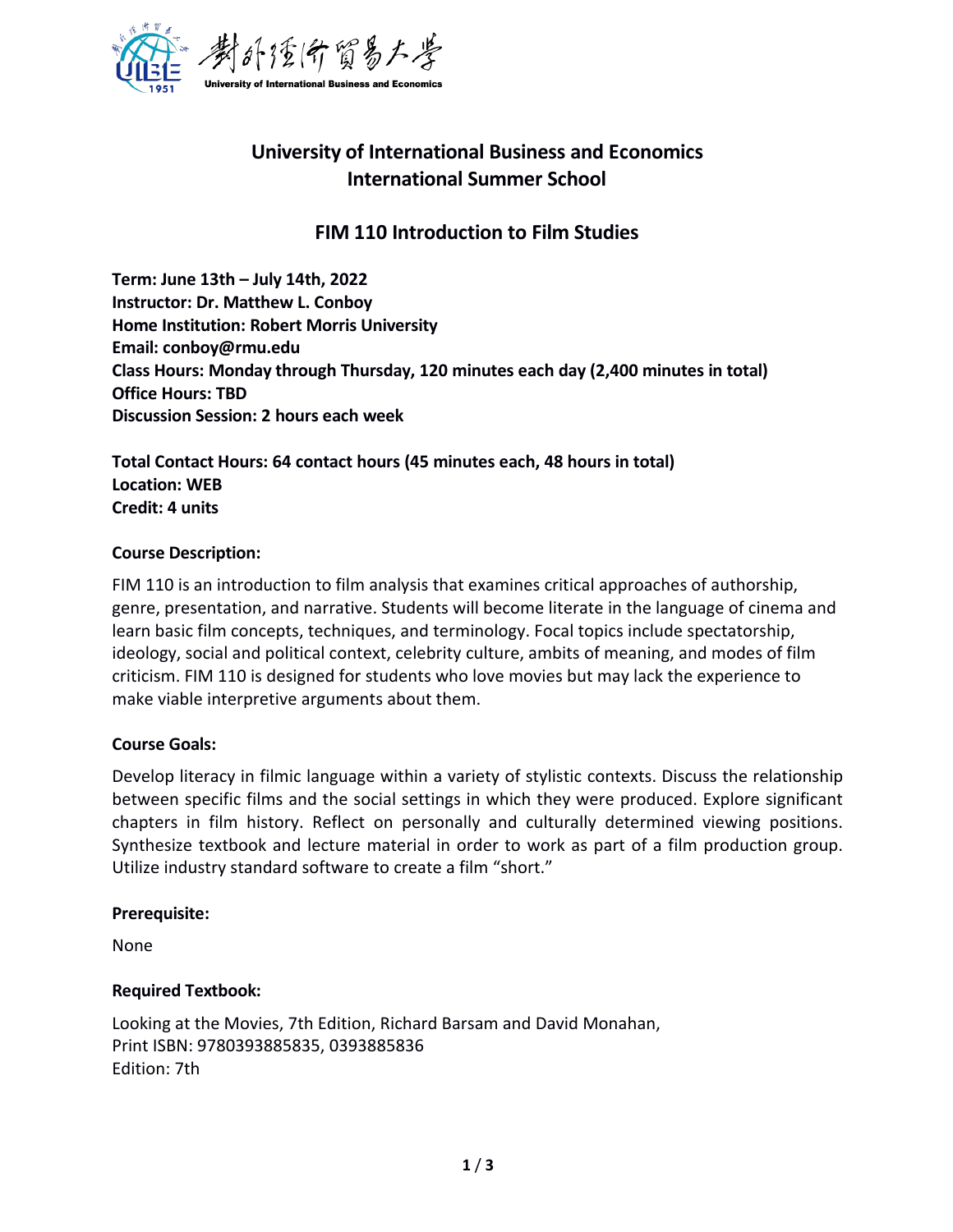

### **Grading Policy:**

Weekly Quizes (4) 60% (15% each) These will consist of True/False, fill-in-the-blank, and short answer questions

Weekly Discussion Questions 20% (4% each week)

These will consist of prompts that will encourage debate and discussion between you and your peers.

### Group Production Project 20%

This will consist of a group working together to produce a film "short." Information provided in the readings will guide the students through all steps of film production and editing.

### **Grading Scale:**

|    | galeco and project will be graded according to the rollowing grade scale. |          |
|----|---------------------------------------------------------------------------|----------|
|    | 90-100                                                                    | 72-74    |
| A- | 85-89                                                                     | 68-71    |
| B+ | 82-84                                                                     | 64-67    |
| В  | 78-81                                                                     | 60-63    |
| B- | 75-77                                                                     | below 60 |

The quizzes and project will be graded according to the following grade scale:

### **Class Rules:**

A summer course (and especially an asynchronous online course!) is an intense and fast-paced learning environment. Students must make a commitment to the course in order to earn a passing grade. To create a successful learning environment all students must adhere to the following rules:

- Students must log into class and watch my lectures each day during the week.
- Students will make every effort to contribute to class discussion boards and lectures.
- Students will work collaboratively and as a team to produce a film. Your peers will need to rely on you so please do not force them to complete your share of the work.

### **Attendance Policy:**

Attendance in class is mandatory. If an absence is unavoidable, arrangements must be made in advance to avoid penalty. UIBE policy requires a medical certificate to be excused. Any unexcused absences may impact the student's grade. Moreover, UIBE policy is that a student who has missed more than one-third of the class (6 class times) of a course will fail.

### **Course Schedule and Topics:**

#### **Week 1 (Introduction to Class)**

| Monday  | Introduction to Class, Syllabus, and Film Vocabulary |
|---------|------------------------------------------------------|
| Tuesday | Chapter 1 Looking at Movies                          |